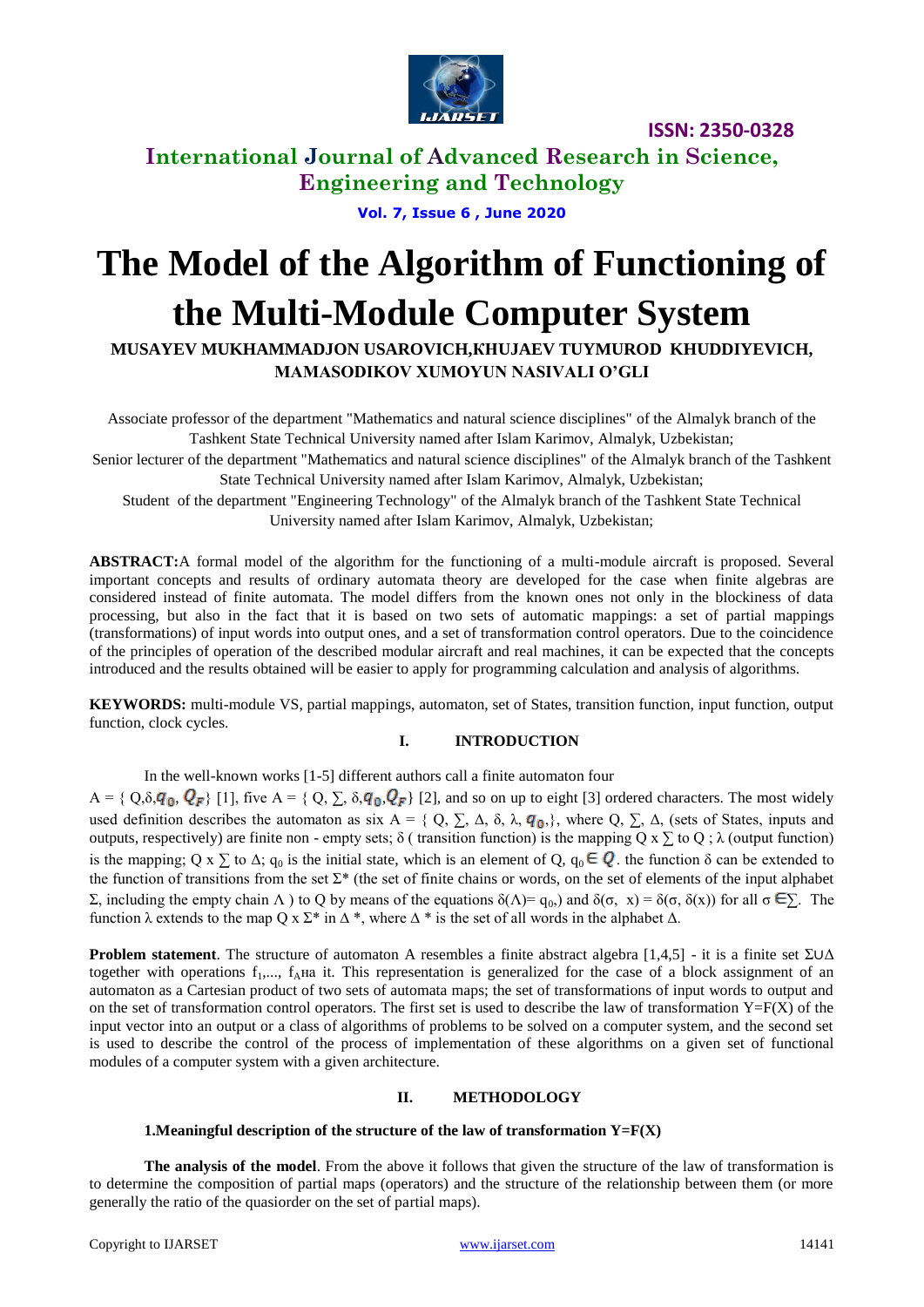

# **International Journal of Advanced Research in Science, Engineering and Technology**

### **Vol. 7, Issue 6 , June 2020**

The structure of the connection determines the structure of the function of transformation of the input vector X into control actions u, i.e. the structure of the first set of automata maps, which should be considered as a regular expression [6] of the automaton a, if the input vector X is taken as input data (States), as links  $Z$  - the results of intermediate transformations (calculations), and the final data (States) that do not have links to the output, is presented as components of the output vector Y. This function is a set-theoretic and algebraic operations on functions describing the behavior of local abstract sub – tomatoes-partial maps.

n General, it is difficult to determine the structure of a function describing an abstract automaton with an arbitrary matrix of relations, although possible, because of the cumbersome expressions. However, for some special cases of operations on sub-automata (combinations of which allow us to obtain a description of any automaton) we can find quite simple expressions [6]. Using the properties of these operations on abstract automata, described in detail [7- 10], it is possible to determine the structure of the law of transformation of the input vector into control actions

$$
Y, Y = F(X) \tag{1}
$$

However, let us use the heuristic method already used in section 1.3. in the General description of the mapping algorithm.

First, replace transformation (1) with two equivalent transformations:  
\n-transformation 
$$
F_{1,i}, i \in J_1 = \{1, ..., n_1\}; \quad Z_{1,i} = F_{1,i} (x_i)
$$
 (2)  
\n $\text{given a subset } X \leq X \text{ where } Y = Y \leq X \leq Y$ .

over a subset - and transformation.  $F_1 Y = F_1 (Z_1)$  (3)

where  $z_1 \in \mathbf{Z}$  =  $\bigotimes_{i=1}^{n_1} z_{1,i}$ ,  $F_1$ - display a subset of the first stage of the partition function F.

n this case, the conversion (1) is performed in two steps, and for it to be equivalent to the conversion (2) and (3), the ratio must be performed  $\boldsymbol{n}$ .

$$
F = F_1 \left( \begin{array}{c} n_1 \\ \square F_{1,i} \end{array} \right) \tag{4}
$$

**where**  $\blacksquare$  -some operation on partial maps (or operators)  $F_{(1, i)}$ ,  $i \in J_1$ , first stage of partition F. The function  $F_1$  can also be implemented by a set of partial mappings

$$
F_{2j}, j \in J_2 = \{1, ..., n_r\} \text{ (or partial operators) and is represented as :}
$$

$$
F_1 = F_2 \left[ \begin{array}{c} 1 \ \overline{\Box} \ F_{2,j}, \ (\Phi_{1,\xi} \subseteq F_{1,\circ} \end{array} \right] \tag{5}
$$

In General, the mapping (s-1) of the partition stage will be:

$$
F_{s-1} = F_s \left[ \begin{array}{c} \Box & F_{s,k}, (\Phi_{s-1,\xi} \subseteq F_{s-1,\circ} \end{array} \right] \tag{6}
$$

where $F_s$  is the partial display (partial operators) of the s - th step of splitting of the function  $F$ . Sequence of sets of partial maps  $F_{s}$ ,  $= \{F_1^{(s)}, \dots \dots F_{n_s}^{(s)}\}$  for all  $= 1, \dots, m$  and the relationships between them form the structure of the law of development of control actions  $yY$  (control law), which we denote by

$$
G = (\{X_{s-1}, \}) , \{Z_s^{(s)}, \cdot\}, F, U)
$$
  
\n
$$
Z = \{X_{s-1}, \} , \text{ set of input words of partial maps (operators)} \tag{7}
$$

where  $X_{s-1,0} = \{X_{s-1,k}\}\$ - set of input words of partial maps (operators)  $\{F_{s,k}\}\ S$  - stages of breaking;  $Z_s^{(s)}$ ,  $\circ$  = { $Z_{s,k}$ } – many intermediate results of partial maps { $F_{s,k}$ }s-th stage of partition;  $F = \{F_1, \ldots, F_m, \ldots\}$  – a set of mappings at different levels of partitioning; U – many relationships between partial maps.

The questions of the depth of division of the function F into a set of partial maps should be solved with the problem of aircraft synthesis, which in modern conditions should be formalized as a problem of covering the algorithm of aircraft functioning with a set of standard, functional modules. The set of functional modules must be optimal from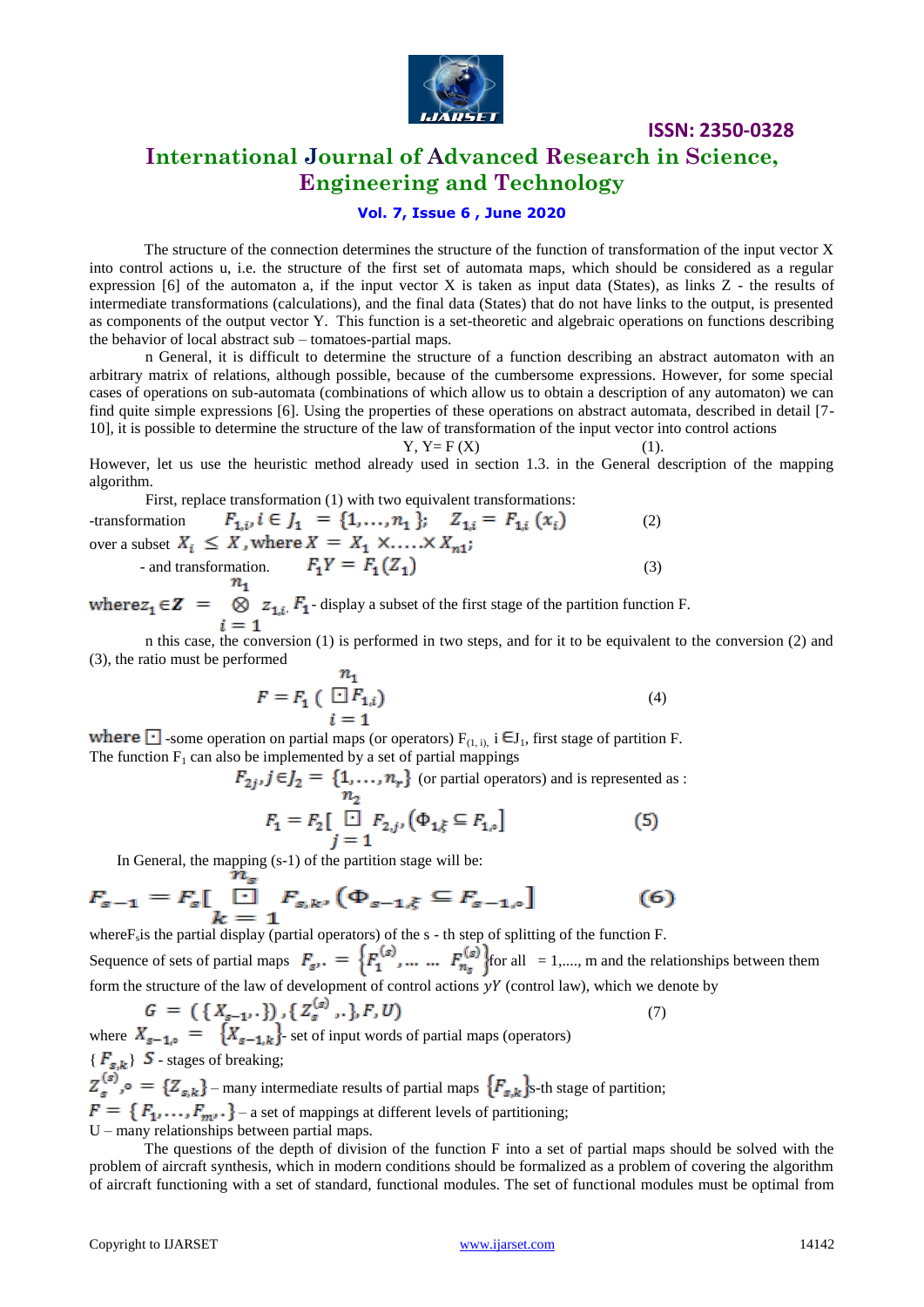

# **International Journal of Advanced Research in Science, Engineering and Technology**

### **Vol. 7, Issue 6 , June 2020**

the point of view of functional matching and a variety of limiting factors: a temporary, energy costs, material and other means.

Thus, the described structure of the first set of automata maps as a set of blocks of the algorithm for converting the input vector X into the control action Y and the communication network between them U (partial maps or operators), which is free from the restrictions associated with the technical implementation of hardware and software of the computer system.

#### **2. Formal setting of the transformation algorithm**  $F: X \rightarrow Y$ **.**

For further discussion we introduce sequentially numbered partial mappings

 $F_{sk}$  (  $s~=~1,\ldots,m)$  ,  $k~=~1,\ldots\ldots n_s$  ),<br>i.e.  $F_i$  ,  $i~=~1,\ldots,N'$  ,<br>where  $N'=\Sigma n_s$ 

Moreover, we assume that the sets  $N = \{1,...,N\}$  denotes the sequence numbers of the algorithm blocks – partial maps  $F_i: X_i \longrightarrow Z_i.$ 

Therefore, each pair  $(s,k)$  representing or a block is put in correspondence with some number i, so in the future  $\vec{l}$  will be understood as a partial map  $F_i$ ,  $i \in N$ , if this is not in doubt. Each  $F_i$ c has its own set of input  $X_{i-1}$  and output  $Y_i$ words From the definition and value areas of the algorithm, respectively, as well as the results of  $Z_i$ , calculations distributed over the first two areas.

n this case, to study the algorithm of transformation F:  $X \rightarrow Y$ , you can build a model in the form of a directed graph, the vertex a of which corresponds to individual operators (or partial transformations  $F_i$ ), the arc Z operands.

#### **Definitions and designations**

Similarly [11] we say that the graph of the algorith  $\mathbf{G} = (A, Z; \mathbb{D})$  if two sets of elements are specified, this is the set  $A \neq \emptyset$  operator vertices  $a_i, a_i \in A$ , and many  $\mathbf{Z}(A \cap \mathbf{Z} = \emptyset)$  edges of quantities, as well as a triple predicate D satisfying the following conditions:  $\mathbb{D}$  – defined on all ordered triples of elements  $a_i$ ,  $z$ ,  $a_j$ , where  $a_i, a_i \in A$ 

$$
\forall z \in \mathbf{Z} \exists a_i, a_j \in \mathbf{A} \{ \mathbb{D} (a_i, z, a_j) \land \forall a'_i, a'_j \in \mathbf{A} [\mathbb{D} (a_i, z, a_j) \Rightarrow
$$
  

$$
\Rightarrow (a_i = a'_i \land a'_j = a'_j) \land (a'_i = a'_j \land a_j = a'_i)] \}
$$

Triple predicate called incident that enumerates all the edge values connecting the adjacent vertices of the operators. It defines a binary relation  $D$  defined on the set a and formed by the Union of the two relations, first, the relation with "to be a contour element" having transitivity properties

 $(ifa_iCa_jna_iCa_k)$ 

and installed only within some subsets  $A_i \subseteq A$  (narrowed with respect to their area), and, second, the ratio of the  $\Gamma$  strict order, with the properties of ant reflexive ( $i\pi a_i \Gamma a_j$  and  $a_j \Gamma a_k$ ) that follows  $a_i \Gamma a_k$ ) and set on the set  $A \setminus \cup A_{i-1}$  as well as between subsets  $A_i \subseteq A$ .

The ratio D indicates that if  $a_j \in \mathbb{D}a_j$ , then  $a_j$  is connected with I edge by the value Z,  $a_i$ , e.  $\mathbb{D}$  ( $a_i$ ,  $z$ ,  $a_j$ )

A. therefore, D is such an order relation that is defined on A if  $\forall a_i \in A$  [ $a_i \neq \emptyset$ ], and me Z, if  $\forall a_i \in \mathbb{D}a_i \exists z \in \mathbb{Z}$  $[\mathbb{D}a_i \neq \emptyset \Rightarrow \mathbb{D}_1 (\mathbb{D}_1 a_i))]$ . Therefore,  $\forall a_i \in A \ [\mathbb{D}a_i \neq \emptyset \Rightarrow \mathbb{D}_1 (\mathbb{D}_2 a_i)]$ , where  $\mathbb{D}_2 a_i = \{Z_{ij_i}, j = 1, 2, \dots \}$  $\mathbb{D}_1 a_i | i = f_{i\chi}$  sets of values passed to each  $a_j \mathbb{D} a_i$ , otherwisethe relation  $\mathbb{D}$  establishes a direct relationship  $a_i \rightarrow z_{ij} \rightarrow \{a_j\}$ between any operators  $a_i \in A$ .

- In General, the algorithm scheme has a complex structure. The vertices that make up the zero tier are fictitious and are sources of input variables (words) x ,x∈ x of the algorithm.

The output signals Z of the elementary operators  $a_i$  (or transformations, which are called partial representations of some information objects  $x \in X$  the other in  $y \in Y$  and conditions is or final result of the implemented algorithm G mapping  $X \to Y$  Then z∈Y, i.e. z=y, or the result of intermediate calculations, i.e., z∈Z, then z is input as the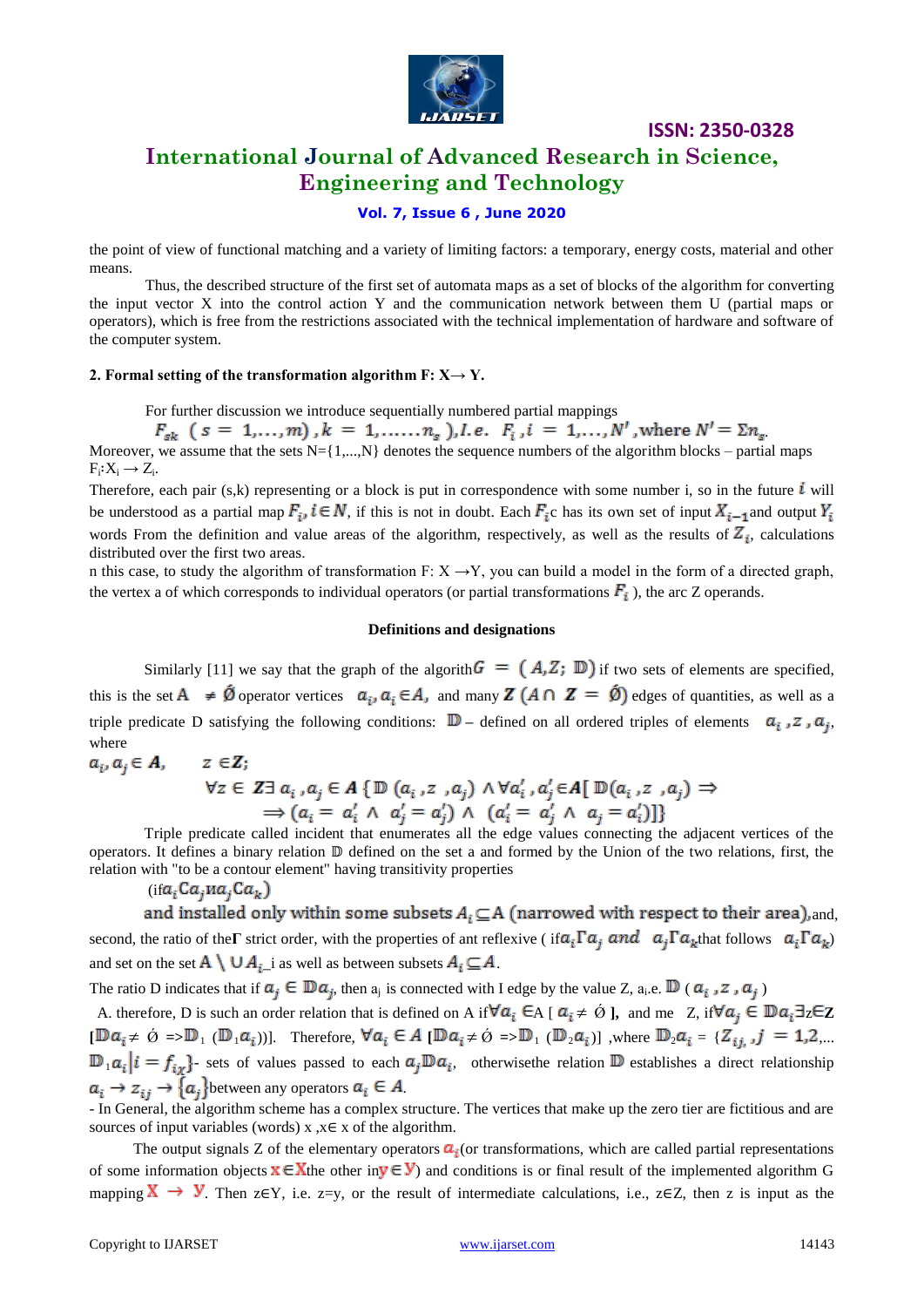

# **International Journal of Advanced Research in Science, Engineering and Technology**

### **Vol. 7, Issue 6 , June 2020**

next $a_i$ Haparanda $a_j$ or conditions. Therefore, the predicate  $\Box$  of the algorithm G is the ratio of the order on the set A of partial maps (elementary operators and conditions representing elements of some algebra), the domain of which is not only X, but also Z. Therefore, the entire domain of the definition of the implemented algorithm G of the map  $A_1$ , will be the set  $X_1 = X \cup Z$ , and the domain of values will be the set  $Y_1 = Y \cup Z$ , i.e.  $A_1: X \to Y$ .

In this case, you can maintain the concepts of input and output of the algorithm

**Definition 1.1.** The output (combined) of the algorithm G is called the tuple y', belonging to the information set  $Y_1$ obtained by combining the images  $\{A_1(x')\}$  of all elements x', input to the set  $X_1$ . Let's call it a complete output in comparison with the output tuple y, which belongs only to the set Y, i.e.

 $y \in Y$ . Obviously,  $\forall y \in Y$  let us assume that  $y \in Y_1$ , as  $Y \subseteq Y_1$ , but not  $\forall y' \in Y$  true y'  $\in Y$ , but only  $\forall y' \in Y \exists y \in Y \{y' = y \implies y' \in Y\}$ 

**Definition 1.1.a.**The output tuples of y and z of the algorithm  $G_l$  and  $G_v$  are identical if a one-to-one correspondence  $\forall y' \in Y \exists z_k \in Z \{ y_i \leftrightarrow z_k \implies y \equiv z \}$  can be established between the numbering of their members}

**Definition 1.2.**The input(Union) of the algorithm  $G_1$  is a tuple x, belonging to the information set  $x_1$ , obtained by combining the prototypes  $\{A^{-1}(y')\}$  of all elements y', included in the set  $Y_1$ .

Similarly to definition 1.1a , we formulate

**Definition 1.2.a.** The input tuples x and  $\chi$  algorithms  $G_i$  and  $G_j$  are identical, if the numbering of their members can establish a one-to-one correspondence  $\forall x_i \in \mathbb{X} \exists x_k \in \mathbb{X} \{x_i \leftrightarrow x_k \Rightarrow x \equiv \chi\}$ . Thus, in General, the model of the algorithm is such a triple  $G = (R, A; D)$ , in which R is the combined set of information objects  $; r \in R$  =  $X \cup Z \cup Y$ ;  $A_1 \cdot X_1 \rightarrow Y_1$  is the set of partial maps (the set of operators and conditions) that are elements of some  $\sigma$ -subalgebra of subsets of the set R, and at the end,  $\mathbb{D}$ A  $\to$  A,  $\mathbb{D} \subseteq$ AxA is the binary relation of the quasi-order on the set A, σ-algebra is the set A, which is the set of algebraic expressions composed of the set R, in this case, the set a of algebraic expressions is closed with respect to the operations of unions, enumeration and complement.

**Note 1.** The model of the algorithm is given by two kinds of relations on two sets - this is the relation A on the set R and the relations  $\mathbb D$  on the set A. in accordance with them, we will distinguish two types of relations (arcs) on the scheme (graph) of the algorithm : functional and control.

**Definition 1.3.** Relationships are called functional if they bind the  $a_i$  and  $a_j$  operators only when the result obtained after the  $a_i$  operator is one of the arguments of the  $a_i$  operator.

**Definition 1.3**.**a**. Connection called control, if they set the order of the operators and associated operator  $a_i$  and  $a_j$ , only in the case when the conditions under which after the operator should the operator  $a_i$  and  $a_j$ .

#### **3. The structure of the law of functioning of computer systems**

Individual fragments of the algorithm are performed by certain functional modules or sets of modules of computing systems. Therefore, each block or operator  $a \in \mathcal{A}$  (partial mapping  $F_s$  or even  $F_{sk}$  ( $s = 1,...,m; k = 1,...,n$ ) from section 2 can be put in accordance with some automaton A. However, such a trivial comparison of elements of the scheme (model) of the algorithm of elements of the block diagram of computer systems is not the best in terms of equipment, although in this case on the basis of the algorithm F:  $X \rightarrow Y$  it is easy to build an algorithm for the functioning of computer systems, which is obtained from the first by introducing the simplest mechanism of synchronization of interacting processes, which is reduced only to the expectation of the latest of the source data (this explains the prostate).. Taking into account the limitations on the equipment and the implementation time of partial maps, the algorithm of multi-modular computing systems can be set as follows.

Let given set  $N = \{1,...,N\}$  denoting the blocks of the algorithm for converting the input vector X into control actions, i.e. maps  $F_i : x_i \to y_i$ ,  $i \in N$ , and the order from the sequence are given. Let also given a set M={1,...,M}, indicating the functional modules of the computing systems and  $1 \leq M \leq N$  we will Build the algorithm of functioning of the multi-module computing systems. To do this, we will use the system of features describing the algorithm of algorithmic objects and the relations between them introduced in [12].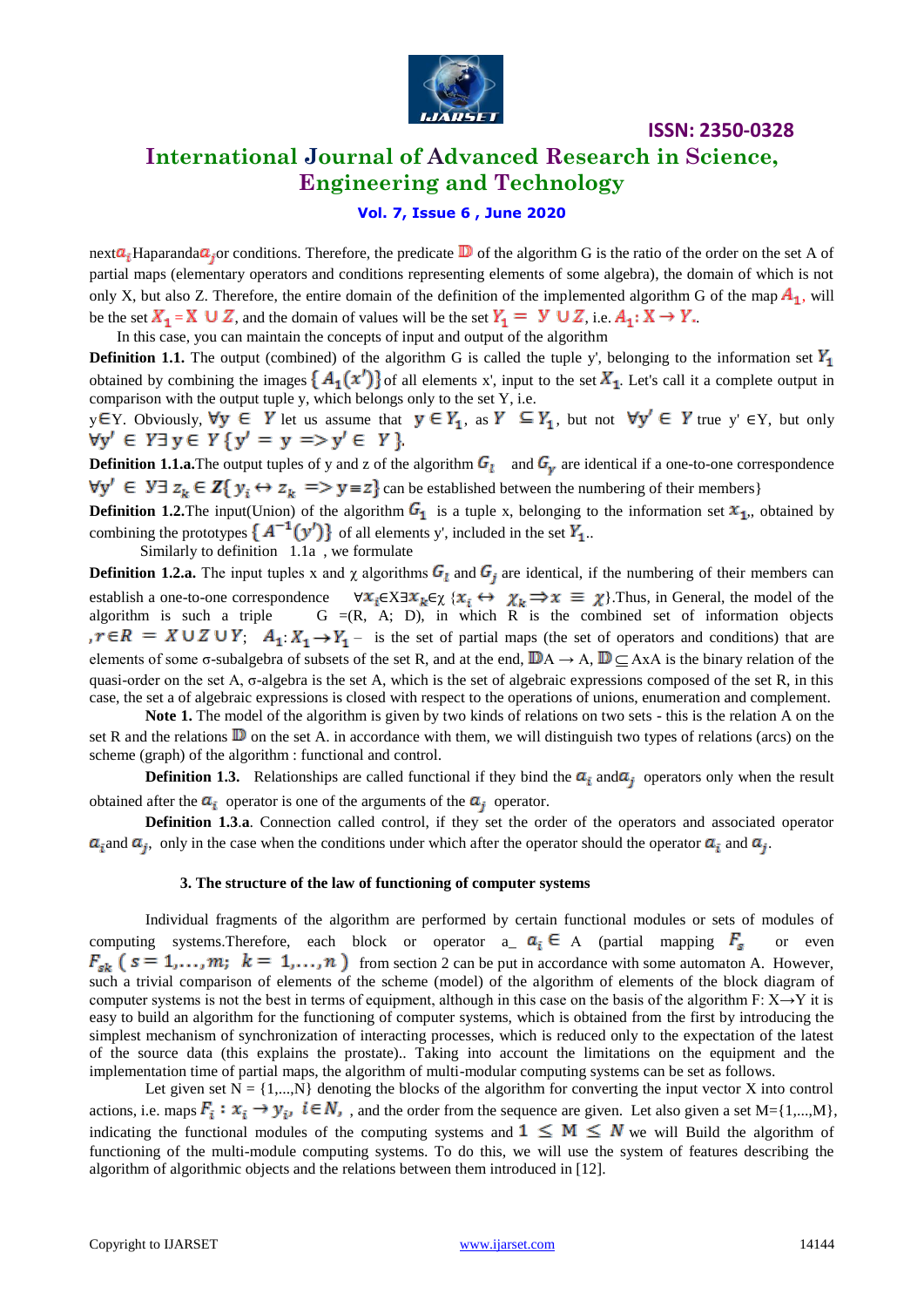

# **ISSN: 2350-0328 International Journal of Advanced Research in Science, Engineering and Technology**

### **Vol. 7, Issue 6 , June 2020**

#### **4. Тhe algorithm of functioning of a multi-modular computer system.**

When specifying algorithmic objects, it was noted that the algorithm model can contain a number of similar fragments and their implementation may require several identical functional modules in the scheme of the computer system. Taking into account the above and formalization from [13] at each time there will be a function f:  $N \rightarrow M$ , given as follows :

$$
f[\{i_\sigma\}\{x_i,y_j\}]=\begin{cases}\{k_\lambda\},\{x_k,y_k\}-\text{ if partial mapping;}\\ \{i_\sigma\}-\text{ and initial data}(x_i\;,y_i)\text{ is in the queue}\{k_\lambda\}\{x_i,y_i\};\\ \{k_\xi\}-\text{ if }\{i_\sigma\}\text{ is a service }\{k_\xi\};\end{cases}
$$

Otherwise, it is uncertain.

This function is called "algorithm block map". It reflects the real situation of placing the operators and the initial data of the queue and the devices (blocks) of the computer system that are under maintenance. Its structure can be divided into three parts. The first two parts are the "queue map", algorithm blocks and constant arrays (the latter describe the placement of input and output data). They form the basis of the mechanism of synchronization of interacting processes. The third part of the function f is the "implementation map" of partial maps by functional devices of the computer system.

f the partial map  $F_i$  (block of algorithm  $G_i$ ) contains  $n_i$  operators (let it be block size) and each operator is placed in one memory cell, then the really executed operator i (virtual address) is an integer  $\alpha$  (0 $\leq \alpha \leq$  nni ). Similarly, the really working element (components of the module), or rather, the element implementing the partial mapping operator, is  $β(0)$  $\leq \beta \leq$  mni ).

The mechanism for establishing the correspondence between the blocks of the algorithm and modules of the computing system (device address translation, establishing the nature of the units) having the address  $\alpha$  is indeed performed by the operator, finds the pair napy  $(i_{\sigma}, w)$  such that  $\alpha = (i_{\sigma} - 1)n_i + w$ , where

 $0 \leq w \leq n_i$  and then generates the address of the module components of the computing system  $\beta = [f(i_{\sigma}) - 1]n_i + w$ , if the value of  $f(i_{\sigma})$  is defined; otherwise, produces a "sign of the employment module," computing systems, if the value of  $f(i_{\sigma})$  is not defined. On the basis of the module occupancy, the execution of the algorithm fragment is stopped for the time of "waiting for the module" until the module is free, selects the corresponding partial display with arrays of numbers and changes the necessary maps in accordance with the change in the state of the computer system.

All sequences (chains) of blocks  $\vec{G}$  of algorithm  $\vec{G}$  of length N over n, where  $k \ge 0$ , are induced from the binary relation of the quasiorder phases on set  $\Phi$ . They can be found on the set  $N^k$ . In the process of the algorithm generates a sequence of calls not only m to partial maps of the algorithm  $w_T = r_1, \ldots, r_t, \ldots, r_T$ , which is an element of a subset of  $N^T$  for some T of the set  $N^k$ , as well as to arrays of numbers

 $z' = z'_1, \ldots, z'_T$  If  $r_t = x$ , then x means that the t-th inversion of the algorithm or the inversion at the t-th moment is the inversion to the partial map of x.

We draw an analogy with the classical models of the functioning of the computer system. Let's call S, S⊆N the state of the computer system. Let  $\Omega$  be the set {S |S⊆N and| S | ≤ m of States S, where  $|S|$  denotes the number of elements in the set S , including similar elements.

**Definition 1.4**. Let  $M = [1, ..., m]$  and  $N = [1, ..., n]$  are given.

Block algorithm of the computing system for M and N is a system  $A = (RxQ, N, Z, \delta, \lambda, q_0, Q_T)$ , in which Q-set of control States of the algorithm

1) 1. Q-set of control States of the algorithm  $(Q = N^m, q = (r_1, \ldots, r_m))$ ;

2) N-finite non-empty set of input characters;

3) Z-finite non-empty set of outputs;

4)  $\delta$ :  $\mathcal{R}_X$  OxN  $\rightarrow$  R-load conversion of the functional modules of the computing system. It has the property that X belongs to S 'whenever  $\delta$  (S, q, X) = (S', q');

5)  $\lambda: \mathbb{R} \times Q \times N \to Z$  -mapping of the set  $\mathbb{R} \times Q \times N$  in the set of all words from the alphabet R ;

6)  $q_0$ ,  $q_0 \in Q$ -initial control state;

7)  $Q_T$ ,  $Q_T \in \mathbb{Q}$  set of final States.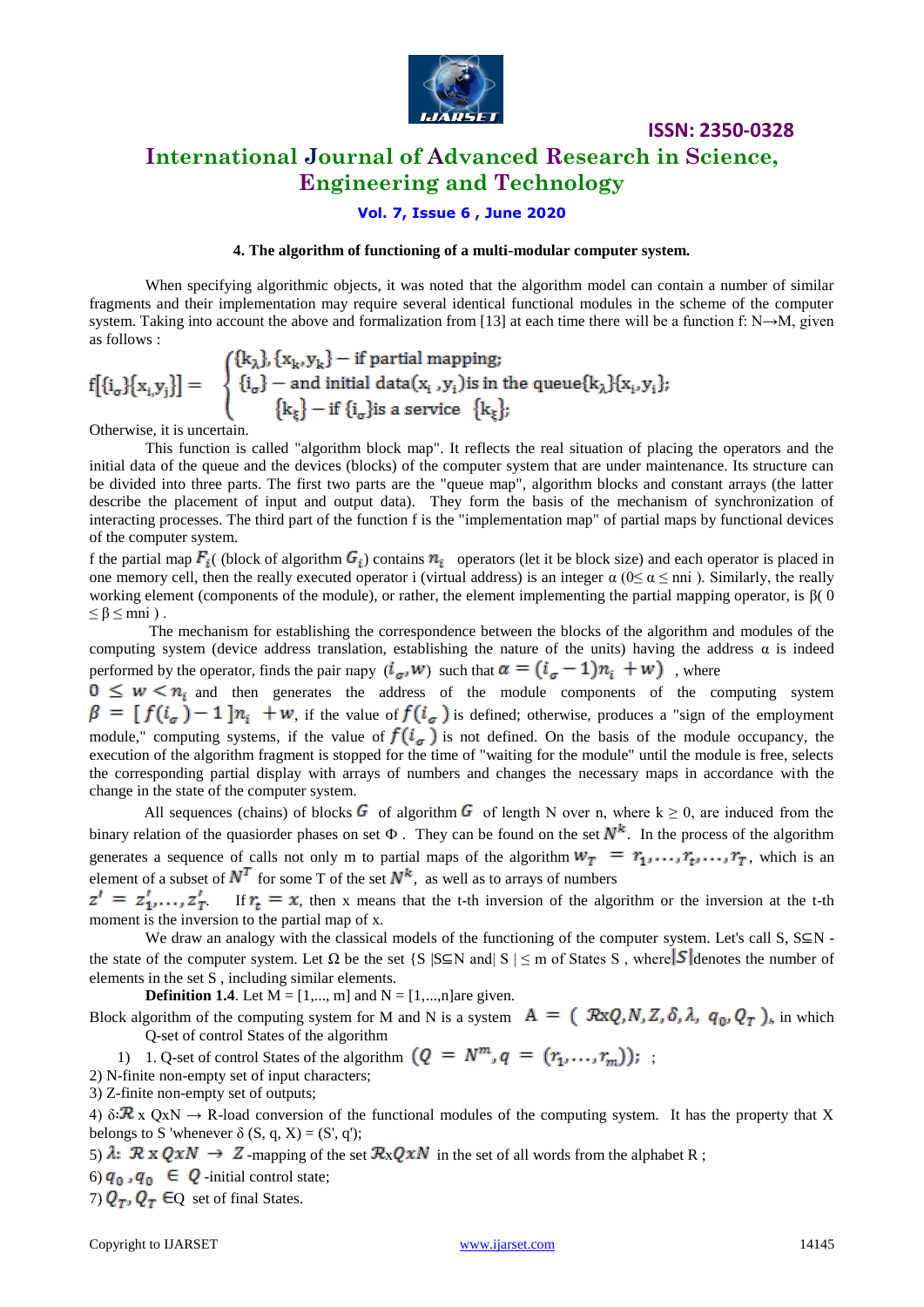

# **International Journal of Advanced Research in Science, Engineering and Technology**

### **Vol. 7, Issue 6 , June 2020**

**Note 2.** The block algorithm is nothing more than an automaton with States  $\mathcal{R}$ xO, inputs N and transition functions δ and λ.

**Definition 1.5.** The chain of the set  $N^* \mathcal{R} \times \mathcal{O}$   $N^*$  is called the configuration of the block automaton  $A = (RxQ, N, Z, \delta, \lambda, q_0, Q_\tau).$ A configuration where  $1 \leq i \leq m$  for each  $r_i \in N$ ,  $q_0 \in Q_T$ ,  $S \in \mathcal{R}$  is interpreted as an indication that the block automaton, while in the state (S,q) observes (implements)  $\mathbf{i}$  - partial mapping from the  $\mathbf{i}$  chain  $r_i$ ,...,  $r_m$ .

Let for automaton  $A = (\mathcal{R} \mathcal{R} \mathcal{Q}, N, Z, \delta, \lambda, q_0, Q_T)$  on configurations  $N^* (\mathcal{R} \mathcal{R} \mathcal{Q}) N^*$  the relation  $\vdash^*$ is defined as follows:  $r, x \in N$ ,  $y = N$ , then

> 1) rypax  $\vdash$ rqybx if (q, b, -1)  $\in$ δ (p, a); 2) rypax  $\vdash$  rqbx, if (q,b,0) $\in$ δ (p,a); 3) rypax  $\vdash$  rbqx if (q, b, 1)  $\delta \delta(p, a)$ .

#### **SUMMARY.**

For each  $r \in N^*$  (R xQ)  $N^*$  we assume  $r \vdash^* r$ . For  $r, p \in N^*$  (R xQ)  $N^*$  we assume  $r \vdash^* p$  if  $r = r_0 = \ldots r_k = p$  such that  $r_i + r_i + 1$  for each  $i \leq k, r \geq p$  means that the block automaton goes from configuration **r** to configuration **p** in one clock cycle. So, for example, under the condition  $(q, b, -1) \in \delta(p, a)$  the entry **Ucpav**  $\vdash$  **Uqcbv** means that the machine observes block a in the state **p**, goes to the state **q** , takes **a** on **b** and moves the algorithm forward for as many operations as they were occupied by the surveyed block **a**.

Similarly, you can interpret the machine for the case of movement back or standing still.  $r \nightharpoonup^* p$  means that the machine transitions from the configuration in the configuration **р**for **a** few bars of the work.

#### **REFERENCES.**

[1] Yanov, Yu I. logical schemes of algorithms. Sat. "Problems of Cybernetics," vol.1, M. Fizmatgiz, 1958. p. 29-53..

[2] Yanov, Yu I. logical schema transformation algorithms. Sat. "Problems of Cybernetics," vol.20, Fizmatgiz, 1967, p. 255-259.

[3] Krinitskaya N. A. G. A. Mironov, G. D. Frolov Programming and algorithmic languages. M. from-in "Science", 1975 496 p.

[4] Kapitonova Yu. V., Letichevsky A. A., Mathematical theory of computer systems design. M. Science. GL. ed. of physics and Mat.lit., 1988. -296 p.

[5] Mamigonov A. G., In Kulba .Synthesis of optimal modular data processing systems. M. "Nauka", 1986. 280 p.

[6] Melikhov A. N. Oriented graphs and finite automata. M. "Science".1971. 415 PP.

[7] Valkovsky V. A. Parallelization of algorithms and programs. Structural approach.M. "Radio and communication".1989 176 p.

[8] Miller R. theory of switching circuits .Vol.1.Combinational circuit.M., "Nauka", 1970

[9] The Ajzerman M. A. and others Logic. Automata.Algorithms. M. Phys.mate, 1963.

[10] Merenkov N. N. Parallel programming for multimodule aircraft M., "Radio and communication" 1989 320 p.

[11] Samofalov K. G. ,Lutsky G. M. fundamentals of the theory of multi-level conveyer of the armed forces., M., "Radio and communication" 1989 223 p.

[12] Zykov A. A. theory of finite graphs. Novosibirsk," From " Science, 1969 544 p.

[13] Musaev M. U. Means of the formalized description and transformation of the automata and algorithms focused on design of VS/ Tashk. Polytechnic.in-t .- Tashkent, 1988. -29 p. DEP .inUsniate 27 .12. One thousand nine hundred eighty eight, N. 911.

#### **AUTHOR'S BIOGRAPHY**